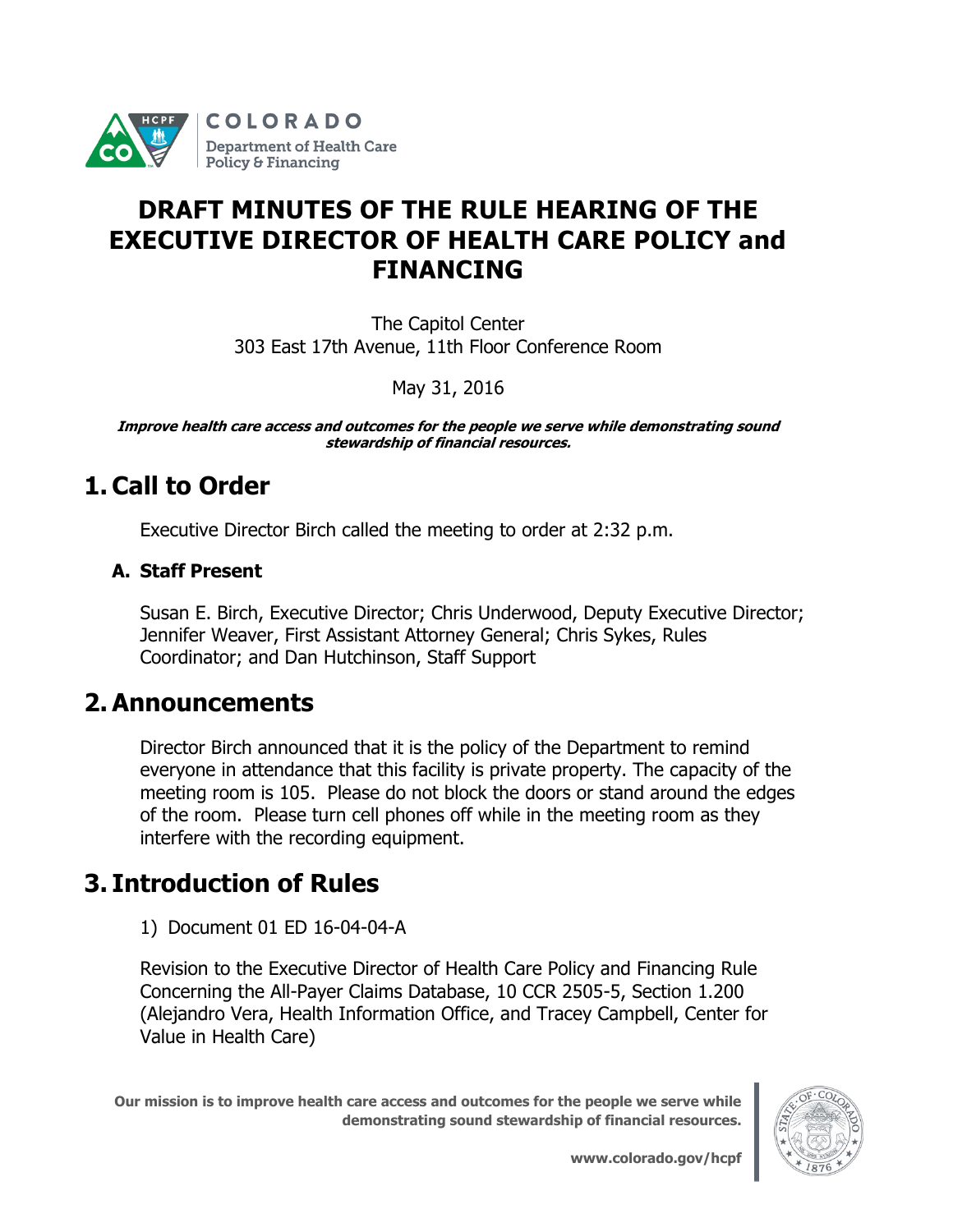#### **Minutes of the Executive Director of Health Care Policy and Financing Hearing May 2016 Page 2 of 3**

Director Birch stated that ED 16-04-04-A Revision to the Executive Director of Health Care Policy and Financing Rule Concerning the All-Payer Claims Database, 10 CCR 2505-5, Sections 1.200.1, 1.200.2 1.200.3 was up for consideration at this meeting and invited the presenters to the table. Alejandro Vera, Health Information Office, and Tracey Campbell, CIVHC presented the rule.

Ms. Campbell testified that CIVHC is working closely with HCPF and the Attorney General office. There are three substantive proposed changes to the rule. The first is bringing the rule into compliance with the Supreme Court ruling. Removing the mandatory requirements and allowing volunteering of data was proposed. Also removing penalties associated with the mandatory requirements. The second proposed change was on the Data Submission Guide, explicit language was added regarding Dental claims and the definitions of Small Groups and Large Groups were modified to align with the ACA definitions. The third proposed change focused on the data for reports and changing of language.

There was no public testimony regarding the first and second set of proposed changes.

A discussion about the QA process for reports used by CIVHC was held. A question about the mechanism to ensure a report equals the request was held and the QA process used by CIVHC was explained. There was some concern

There was no public testimony regarding the third set of proposed changes.

Executive Director Birch requested a break at 3:02pm.

The meeting reconvened at 3:06pm.

#### **Executive Director Discussion**

• Director Birch indicated that she accepts the first two categories of changes presented by CIVHC but rejects the third category of change proposed at 1.200.5 Requests for Data & Reports. Therefore the rule to be published adopts the changes at all the other sections except 1.200.5 remains as is currently promulgated. Director Birch went further to indicate that additional time is needed to ensure that the rule meets the criteria around requests and reports that are detailed in the Memorandum with HCPF, because she feels that a more robust feedback process is desirable. Director Birch asked CIVHC to work with Dr. Zerzan, Chris Underwood, and CDPHE in developing an alternative proposal for revisions to the Request for Data and Reports section of the rule.